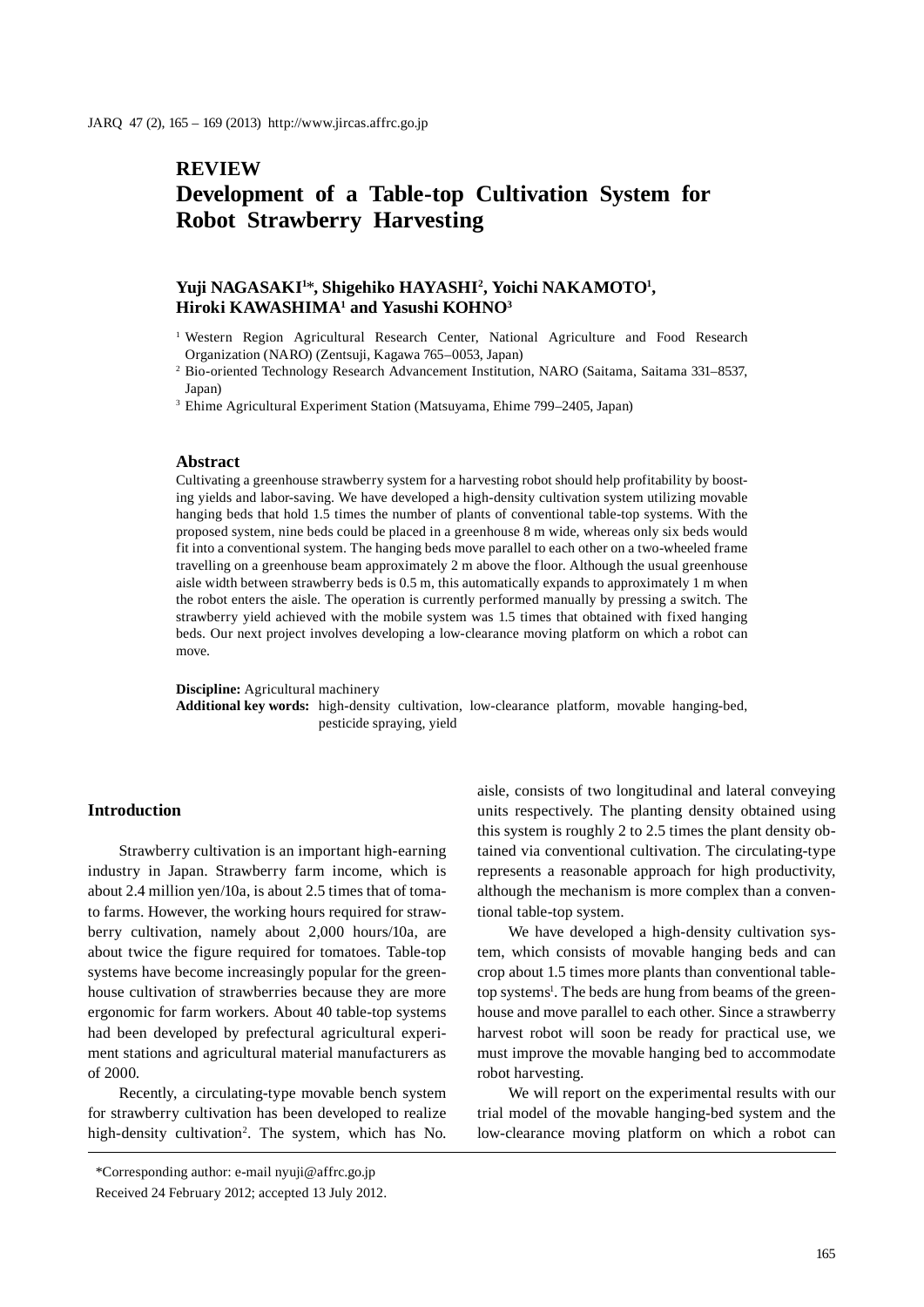Y. Nagasaki et al.

move when cultivating greenhouse strawberries.

## **Materials and methods**

## **1. Outline of the movable hanging-bed for strawberry cultivation**

The movable hanging-bed system, shown in Figure 1, has been developed for cultivating greenhouse strawberries. To install it, a greenhouse would need to accommodate 75 *×* 45 mm cross-section beams attached at intervals of about 3 m and about 2 m in height. Nine beds could be placed in a greenhouse 8 m wide, whereas only six beds could be accommodated in a conventional system. The hanging beds move parallel to each other on a two-wheeled frame traveling on the beam. In case of a greenhouse 6 m wide, seven beds could be placed in it.

The aisle width between strawberry beds is about 0.5 m, but this automatically expands to approximately 1 m when the robot enters the aisle. In addition, the automatic expansion can be operated manually with a pushbutton switch at the entrance to the aisle. The hanging bed, which is moved by a rack and pinion attached under the beam, is driven by a DC24V gear-motor (rated output: 34W). The gear-motor is suitable for use in a humid environment, since it is generally used to roll up the side film on the greenhouses (Figure 2).

Table 1 shows the specifications of the movable



**Fig. 2. Rack and Pinion driven by gear-motor**



**Fig. 1. Configuration of hanging beds**

| Table 1. Specification of movable hanging-bed system |  |  |
|------------------------------------------------------|--|--|
|                                                      |  |  |

| Hanging-bed    | Number of beds: 9                                                    |
|----------------|----------------------------------------------------------------------|
|                | Size: $35.0(L) \times 0.4(W)$ m                                      |
|                | Height: $1.0 \text{ m}$                                              |
|                | Number of gear-motors : 4 (DC24V, 34W)                               |
| Planting bench | Volume: 0.4L/plant                                                   |
|                | Planting bag volume: 0.3L/plant $(45(L) \times 10(W)$ cm)            |
| Control Unit   | Sequence control by programmable logic controller (PLC)              |
|                | A is le opening with a button s witch placed at the a is le entrance |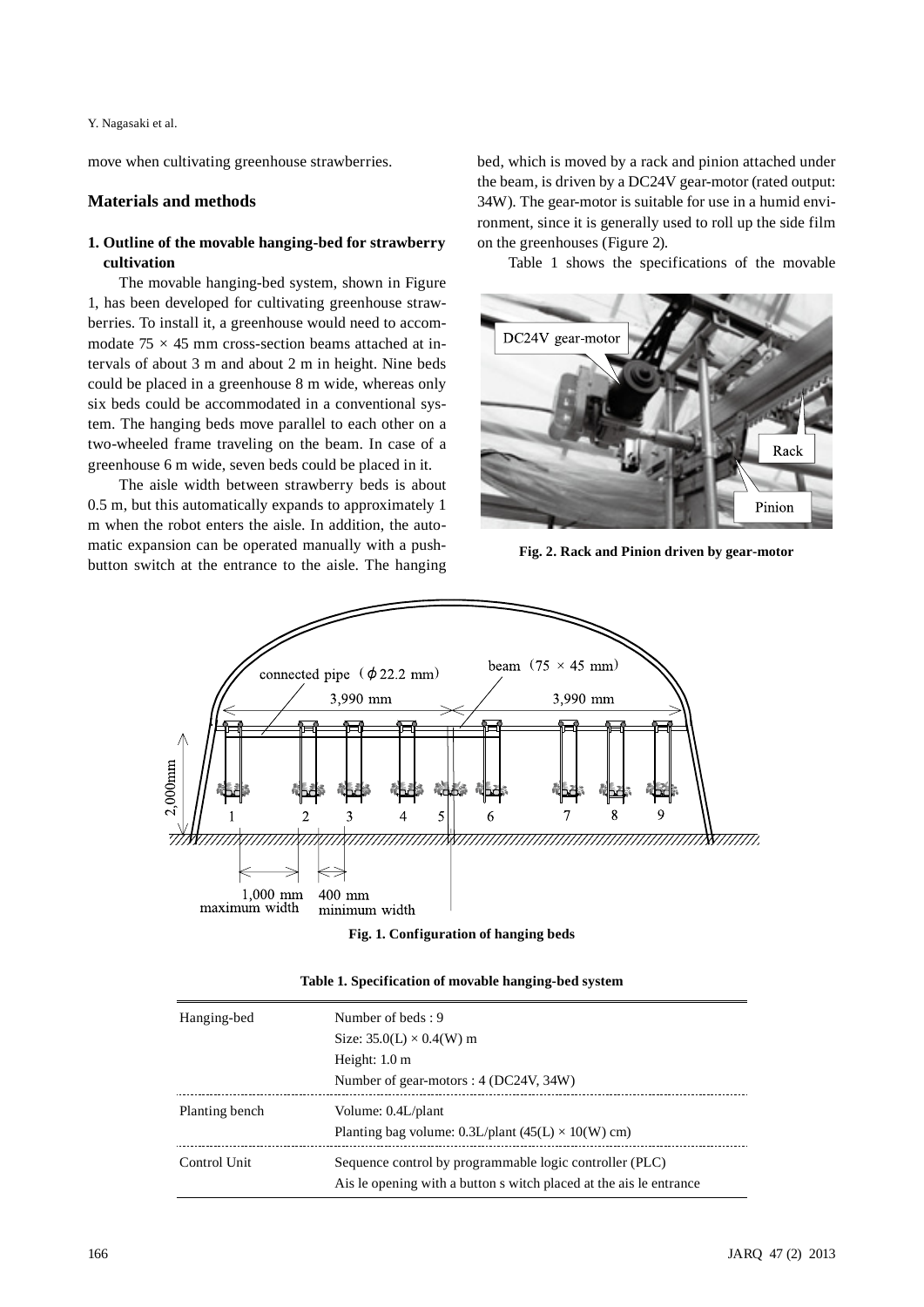hanging-bed system, which is 8 m wide and 35 m long and was installed in a greenhouse owned by a strawberry farmer in Saga Prefecture. In a nine-bed system, the center bed is fixed, and eight beds are moved by four gearmotors. In Figure 1, bed Nos. 1 to 4 have gear-motors, while bed Nos. 6 to 9 are uninstalled. Bed No. 1 is connected to a No. 6 by a 5-m pipe (diameter 22.2 mm); bed No. 2 to No. 7, No. 3 to No. 8, and No. 4 to No. 9 similarly. Therefore, the aisle between bed Nos. 6 and 7 is expanded simultaneously with the 1-m enlargement of the aisle between bed Nos. 1 and 2. The operation is controlled by a programmable logic controller (PLC).

Two planting benches are suspended from the twowheeled frame of the hanging-bed (Figure 3). The volume of the bench is about 0.4 L per plant of strawberry. A nonwoven-fabric planting bag 45 cm long can be planted in the number of three strawberries, the volume of which is about 0.3 L per strawberry plant. The strawberries are nursed only by the planting bag, while the transplanting time could be shortened because of only setting on the planting bench.

## **2. Outline of the platform system for the strawberry harvest robot**

A strawberry harvest robot for the hanging-bed cultivation system has been developed by the Bio-oriented Technology Research Advancement Institution. The robot, which has an end-effector comprising two fingers and a cutter for removing the fruit at the peduncle, can harvest one fruit in about 10 seconds. We have to develop a traveling system for the robot to be operated alongside the hanging beds and we developed a platform system, so that the robot could approach a fruit from every aisle in the greenhouse.

The platform for the robot travels on two rails, 30 *×* 60 mm in size. The left rail has stoppers attached at both



**Fig. 3. Two planting benches of hanging bed Fig. 4. Stopper and limit swich of platform**

ends (Figure 4). One stopper operates to stop the limit switch of the platform, while the other is used to make the platform turn back. The robot is attached to frame B, which moves on the main frame (A) of the platform.

The trial platform is 3.7 m wide and 1.2 m long (frame A) in the Saga greenhouse (Figure 5). Frames A and B are moved by 120 W (100 V AC) motors. Frame A travels 200 mm every time the robot sends a signal after discontinuation of the harvest.

## **Results and discussion**

#### **1. Strawberry yields under high-density cultivation**

In case of 6 m width greenhouse cultivation, a conventional table-top system was used to grow 8,300 plants / 10 a. A high-density system grew 1.5 times that number. The strawberry yield of the high-density system was  $5.2$  t / 10 a (the cultivar Benihoppe), which is estimated as 1.5 times higher than a conventional system (Figure 6). The other case in Figure 1 greenhouse cultivation, namely the cultivar Sagahonoka yield, was about 8.5 t / 10 a.

## **2. Movable hanging-bed system**

#### (1) Material cost

Our movable hanging beds were installed in a greenhouse 8 m wide and 39 m long. Their material cost was 1.5 million yen  $/ 3.1$  a (= 4.8 million yen  $/ 10$  a). The nine beds cost 259 thousand yen; the drive system was 248 thousand yen; the moving frames were 538,000 yen; and the controller was 454 thousand yen. The material cost of conventional table-top systems ranges from 1.5 to 4 million yen / 10 a. The overall cost is not considered high because productivity is 1.5 times that of a conventional system.

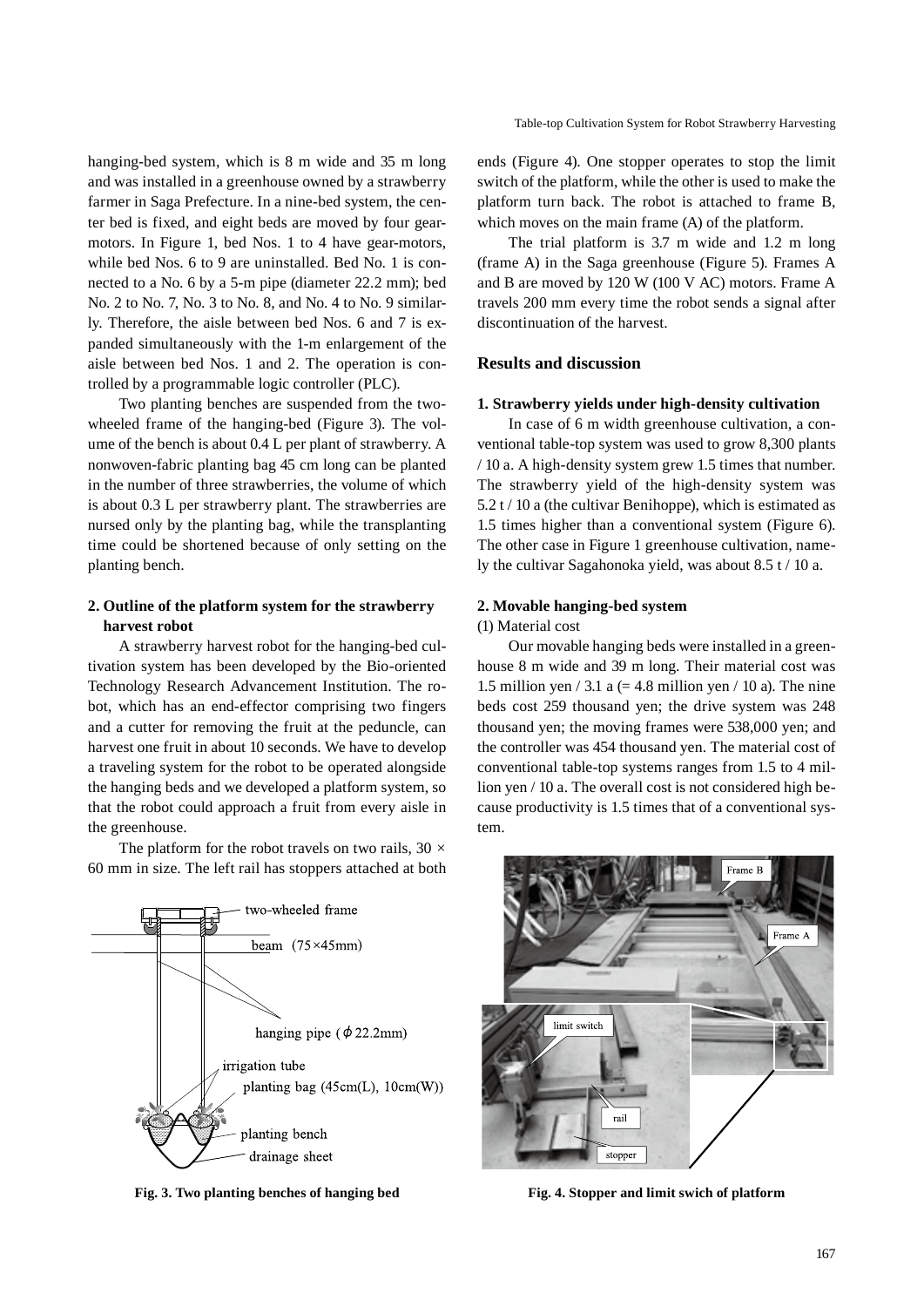Y. Nagasaki et al.



**Fig. 5. Trial platform setting in Saga greenhouse**



**Fig. 6. Strawberry yield increase of high-density cultivation** Cultivar: Benihoppe

#### (2) Performance and improvement

The weight of a hanging bed (length: 35 m, including soil and plants) is estimated to be 550 kg. The beams attached at intervals of about 3 m and a height of about 2 m are confirmed as having adequate strength.

A gear-motor can drive two hanging beds comfortably. An aisle of movable hanging beds opens in about 30 seconds via a switch at the aisle entrance. The opening operation is stopped by pressing the button again. Eightysecond intervals are set to prevent accidents after the opening operation.

#### **3. Platform system for the strawberry harvest robot**

The trial platform approximately 30 cm high travels on the rails at a 20 cm pitch. Frame B can be automatically moved to a predetermined aisle for harvesting. The aisle opens synchronously before the mainframe moves



**Fig. 7. Two-type strawberry harvest robots**

under the hanging beds.

Two types of strawberry harvest robots have been able to attach the trial platform (Figure 7), namely cylindrical and articulated types<sup>3</sup>. The mass of the robots is about  $100 - 150$  kg, but frame A can travel at the setting speed of 0.08 m/s.